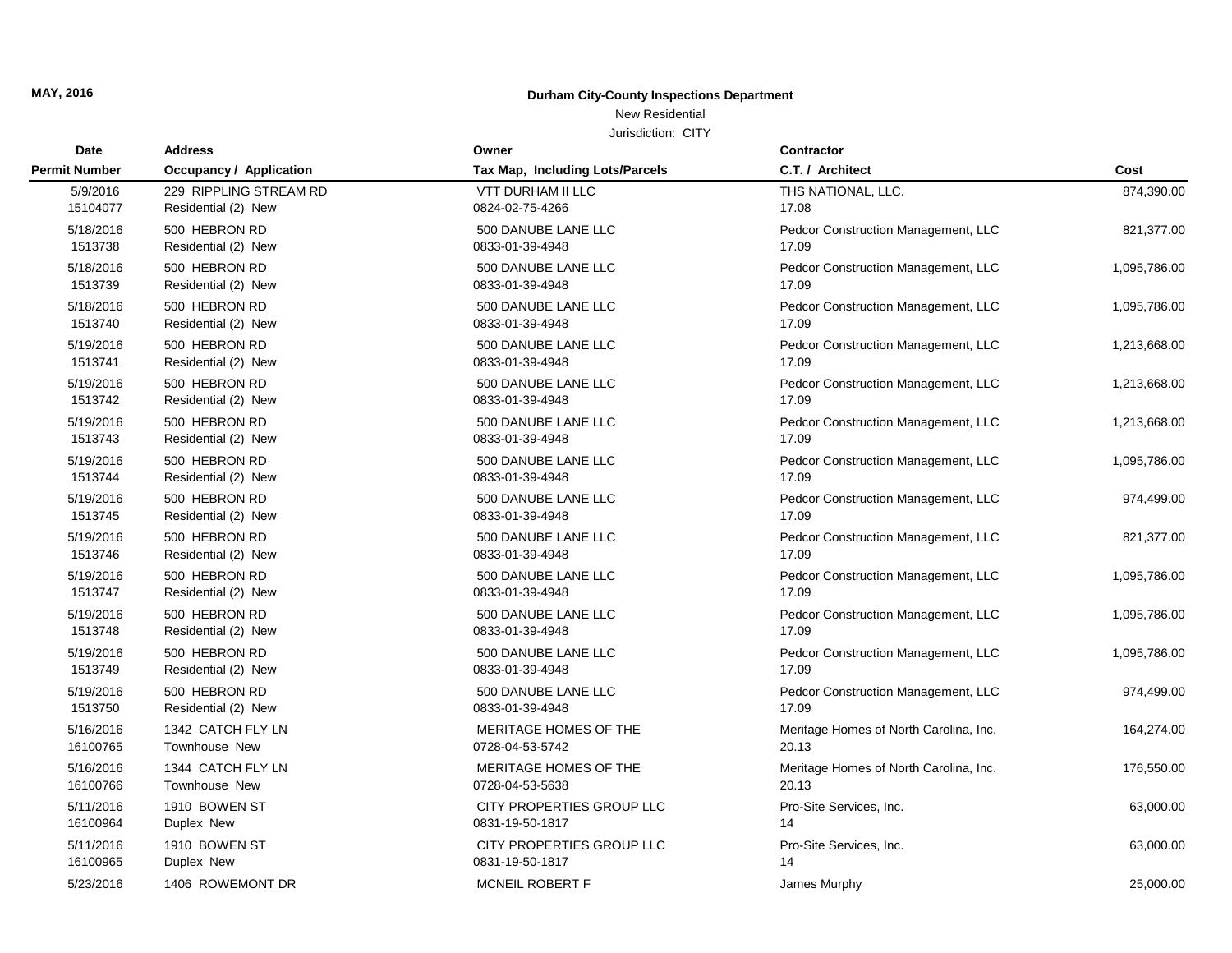### New Residential

| <b>Date</b>           | <b>Address</b>                            | Owner                                    | Contractor                             |            |
|-----------------------|-------------------------------------------|------------------------------------------|----------------------------------------|------------|
| Permit Number         | <b>Occupancy / Application</b>            | Tax Map, Including Lots/Parcels          | C.T. / Architect                       | Cost       |
| 16101022              | Single Family New                         | 0823-10-45-0216                          | 17.05                                  |            |
| 5/4/2016              | 504 EXCALIBUR DR                          | AF-FOUR SEASONS LLC                      | True Homes, LLC                        | 211,002.00 |
| 16101026              | <b>Townhouse New</b>                      | 0757-01-19-0169                          | 20.14                                  |            |
| 5/4/2016              | 506 EXCALIBUR DR                          | AF-FOUR SEASONS LLC                      | True Homes, LLC                        | 210,276.00 |
| 16101027              | <b>Townhouse New</b>                      | 0757-01-19-0196                          | 20.14                                  |            |
| 5/4/2016              | 508 EXCALIBUR DR                          | AF-FOUR SEASONS LLC                      | True Homes, LLC                        | 210,276.00 |
| 16101028              | <b>Townhouse New</b>                      | 0757-01-19-1113                          | 20.14                                  |            |
| 5/4/2016              | 512 EXCALIBUR DR                          | AF-FOUR SEASONS LLC                      | True Homes, LLC                        | 210,276.00 |
| 16101029              | <b>Townhouse New</b>                      | 0757-01-19-1039                          | 20.14                                  |            |
| 5/4/2016              | 514 EXCALIBUR DR                          | AF-FOUR SEASONS LLC                      | True Homes, LLC                        | 210,276.00 |
| 16101030              | Townhouse New                             | 0757-01-19-1057                          | 20.14                                  |            |
| 5/4/2016              | 516 EXCALIBUR DR                          | AF-FOUR SEASONS LLC                      | True Homes, LLC                        | 211,002.00 |
| 16101031              | <b>Townhouse New</b>                      | 0757-01-19-1085                          | 20.14                                  |            |
| 5/16/2016             | 914 SARATOGA DR                           | <b>TRAFALGAR PROPERTIES LLC</b>          | Lennar Carolinas, LLC                  | 136,224.00 |
| 16101050              | <b>Townhouse New</b>                      | 0833-01-47-1858                          | 17.09                                  |            |
| 5/16/2016             | 916 SARATOGA DR                           | <b>TRAFALGAR PROPERTIES LLC</b>          | Lennar Carolinas, LLC                  | 133,980.00 |
| 16101051              | <b>Townhouse New</b>                      | 0833-01-47-1931                          | 17.09                                  |            |
| 5/16/2016             | 918 SARATOGA DR                           | <b>TRAFALGAR PROPERTIES LLC</b>          | Lennar Carolinas, LLC                  | 135,036.00 |
| 16101052              | <b>Townhouse New</b>                      | 0833-01-47-1923                          | 17.09                                  |            |
| 5/16/2016             | 920 SARATOGA DR                           | <b>TRAFALGAR PROPERTIES LLC</b>          | Lennar Carolinas, LLC                  | 135,036.00 |
| 16101053              | <b>Townhouse New</b>                      | 0833-01-47-1915                          | 17.09                                  |            |
| 5/16/2016             | 922 SARATOGA DR                           | TRAFALGAR PROPERTIES LLC                 | Lennar Carolinas, LLC                  | 133,980.00 |
| 16101054              | <b>Townhouse New</b>                      | 0833-01-47-1907                          | 17.09                                  |            |
| 5/16/2016             | 924 SARATOGA DR                           | TRAFALGAR PROPERTIES LLC                 | Lennar Carolinas, LLC                  | 136,224.00 |
| 16101055              | <b>Townhouse New</b>                      | 0833-01-48-0080                          | 17.09                                  |            |
| 5/18/2016             | 209 PENINSULA CT                          | LENNAR CAROLINAS LLC                     | Lennar Carolinas, LLC                  | 163,578.00 |
| 16101097              | Single Family New                         | 0850-01-05-5687                          | 18.05                                  |            |
| 5/23/2016<br>16101143 | 1404 CATCH FLY LN<br><b>Townhouse New</b> | MERITAGE HOMES OF THE<br>0728-04-53-4691 | Meritage Homes of North Carolina, Inc. | 133,800.00 |
| 5/5/2016              | 1012 BOOKMARK TRL                         | AVH BETHPAGE LLC                         | AVH CAROLINAS, LLC.                    | 325,974.00 |
| 16101179              | Single Family New                         | 0758-03-23-1125                          | 20.14                                  |            |
| 5/5/2016              | 118 HILLSIDE AVE                          | <b>CITY OF DURHAM</b>                    | Roby, Inc., Andrew                     | 180,000.00 |
| 16101205              | Single Family New                         | 0821-16-84-2249                          | 12.01                                  |            |
| 5/4/2016              | 205 BROOK CHASE LN                        | ROXBORO ROAD PROPERTY LLC                | <b>DSM Builders Inc.</b>               | 224,730.00 |
| 16101209              | Single Family New                         | 0813-03-21-9592                          | 17.07                                  |            |
| 5/26/2016             | 4904 GARRETT RD                           | WJM HOLDINGS II LLC                      | TICON CONSTRUCTION LLC                 | 267,600.00 |
| 16101248              | Residential (3) New                       | 0800-04-81-3306                          | 20.18                                  |            |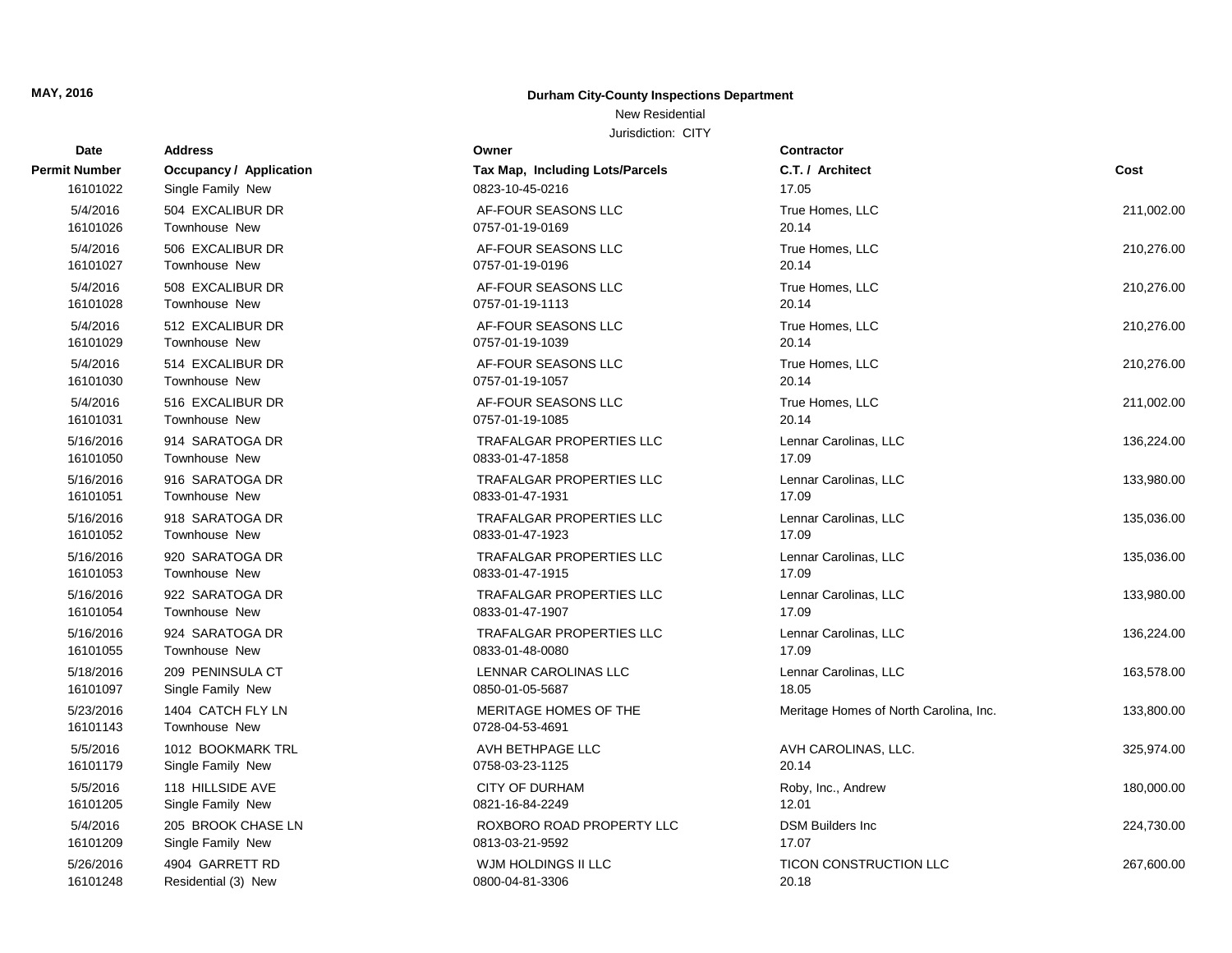### New Residential

| Date          | <b>Address</b>                 | Owner                              | Contractor                             |            |
|---------------|--------------------------------|------------------------------------|----------------------------------------|------------|
| Permit Number | <b>Occupancy / Application</b> | Tax Map, Including Lots/Parcels    | C.T. / Architect                       | Cost       |
| 5/4/2016      | 107 S MAPLE ST                 | <b>DESHKOVSKI YANKA</b>            | HABITAT FOR HUMANITY OF DURHAM INC.    | 100,452.00 |
| 16101270      | Single Family New              | 0831-15-53-5347                    | 10.01                                  |            |
| 5/23/2016     | 203 TORPOINT RD                | <b>BALD EAGLE LAND DEVELOPMENT</b> | JORDAN'S CONSTRUCTION, INC.            | 128,304.00 |
| 16101285      | Townhouse New                  | 0739-02-88-2927                    | 20.14                                  |            |
| 5/23/2016     | 205 TORPOINT RD                | <b>BALD EAGLE LAND DEVELOPMENT</b> | JORDAN'S CONSTRUCTION, INC.            | 150,744.00 |
| 16101286      | Townhouse New                  | 0739-02-89-2020                    | 20.14                                  |            |
| 5/23/2016     | 207 TORPOINT RD                | BALD EAGLE LAND DEVELOPMENT        | JORDAN'S CONSTRUCTION, INC.            | 150,744.00 |
| 16101287      | Townhouse New                  | 0739-02-89-2023                    | 20.14                                  |            |
| 5/23/2016     | 209 TORPOINT RD                | BALD EAGLE LAND DEVELOPMENT        | JORDAN'S CONSTRUCTION, INC.            | 151,140.00 |
| 16101288      | <b>Townhouse New</b>           | 0739-02-89-2026                    | 20.14                                  |            |
| 5/23/2016     | 211 TORPOINT RD                | BALD EAGLE LAND DEVELOPMENT        | JORDAN'S CONSTRUCTION, INC.            | 151,140.00 |
| 16101289      | Townhouse New                  | 0739-02-89-2028                    | 20.14                                  |            |
| 5/23/2016     | 213 TORPOINT RD                | <b>BALD EAGLE LAND DEVELOPMENT</b> | JORDAN'S CONSTRUCTION, INC.            | 187,902.00 |
| 16101290      | Townhouse New                  | 0739-02-89-2120                    | 20.14                                  |            |
| 5/23/2016     | 215 TORPOINT RD                | <b>BALD EAGLE LAND DEVELOPMENT</b> | JORDAN'S CONSTRUCTION, INC.            | 123,750.00 |
| 16101291      | <b>Townhouse New</b>           | 0739-02-89-2124                    | 20.14                                  |            |
| 5/3/2016      | 104 WELLWATER AVE              | LENNAR CAROLINAS LLC               | Lennar Carolinas, LLC                  | 262,614.00 |
| 16101318      | Single Family New              | 0860-01-06-4946                    | 18.05                                  |            |
| 5/5/2016      | 110 W ENTERPRISE ST            | SELF-HELP VENTURES FUND            | WALLACE, B. DESIGN & CONSTRUCTION      | 175,000.00 |
| 16101340      | Duplex New                     | 0821-16-73-9015                    | 12.01                                  |            |
| 5/5/2016      | 110 W ENTERPRISE ST            | SELF-HELP VENTURES FUND            | WALLACE, B. DESIGN & CONSTRUCTION      | 175,000.00 |
| 16101341      | Duplex New                     | 0821-16-73-9015                    | 12.01                                  |            |
| 5/5/2016      | 621 WELLWATER AVE              | LENNAR CAROLINAS LLC               | Lennar Carolinas, LLC                  | 227,832.00 |
| 16101362      | Single Family New              | 0860-01-06-4688                    | 18.05                                  |            |
| 5/23/2016     | 1110 ORCHARD GRASS RD          | MERITAGE HOMES OF THE              | Meritage Homes of North Carolina, Inc. | 214,566.00 |
| 16101388      | Townhouse New                  | 0728-04-53-3624                    | 20.13                                  |            |
| 5/23/2016     | 1112 ORCHARD GRASS RD          | MERITAGE HOMES OF THE              | Meritage Homes of North Carolina, Inc. | 170,874.00 |
| 16101389      | Townhouse New                  | 0728-04-53-3653                    | 20.13                                  |            |
| 5/23/2016     | 1114 ORCHARD GRASS RD          | MERITAGE HOMES OF THE              | Meritage Homes of North Carolina, Inc. | 153,318.00 |
| 16101390      | Townhouse New                  | 0728-04-53-3682                    | 20.13                                  |            |
| 5/23/2016     | 1116 ORCHARD GRASS RD          | MERITAGE HOMES OF THE              | Meritage Homes of North Carolina, Inc. | 183,150.00 |
| 16101391      | Townhouse New                  | 0728-04-53-4611                    | 20.13                                  |            |
| 5/5/2016      | 507 N ELM ST                   | HABITAT FOR HUMANITY OF DURHAM     | HABITAT FOR HUMANITY OF DURHAM INC.    | 70,000.00  |
| 16101400      | Single Family New              | 0831-10-35-2848                    | 11                                     |            |
| 5/5/2016      | 107 CHERRY GROVE ST            | <b>JONES NELSON</b>                | HABITAT FOR HUMANITY OF DURHAM INC.    | 70,000.00  |
| 16101401      | Single Family New              | 0831-15-53-6926                    | 10.01                                  |            |
| 5/9/2016      | 317 EXCALIBUR DR               | AF-FOUR SEASONS LLC                | True Homes, LLC                        | 192,852.00 |

| C.T. / Architect                                | Cost       |
|-------------------------------------------------|------------|
| HABITAT FOR HUMANITY OF DURHAM INC.<br>0.01     | 100,452.00 |
| IORDAN'S CONSTRUCTION, INC.<br>20.14            | 128,304.00 |
| IORDAN'S CONSTRUCTION, INC.<br>20.14            | 150,744.00 |
| IORDAN'S CONSTRUCTION, INC.<br>20.14            | 150,744.00 |
| IORDAN'S CONSTRUCTION, INC.<br>20.14            | 151,140.00 |
| IORDAN'S CONSTRUCTION, INC.<br>20.14            | 151,140.00 |
| IORDAN'S CONSTRUCTION, INC.<br>20.14            | 187,902.00 |
| IORDAN'S CONSTRUCTION, INC.<br>20.14            | 123,750.00 |
| ennar Carolinas, LLC.<br>8.05                   | 262,614.00 |
| VALLACE, B. DESIGN & CONSTRUCTION<br>2.01       | 175,000.00 |
| VALLACE, B. DESIGN & CONSTRUCTION<br>2.01       | 175,000.00 |
| ennar Carolinas, LLC.<br>8.05                   | 227,832.00 |
| Meritage Homes of North Carolina, Inc.<br>20.13 | 214,566.00 |
| Meritage Homes of North Carolina, Inc.<br>20.13 | 170,874.00 |
| Meritage Homes of North Carolina, Inc.<br>20.13 | 153,318.00 |
| Meritage Homes of North Carolina, Inc.<br>20.13 | 183,150.00 |
| HABITAT FOR HUMANITY OF DURHAM INC.<br>11       | 70,000.00  |
| HABITAT FOR HUMANITY OF DURHAM INC.<br>0.01     | 70,000.00  |
| $Time$ Hamas $HP$                               | 102.050.00 |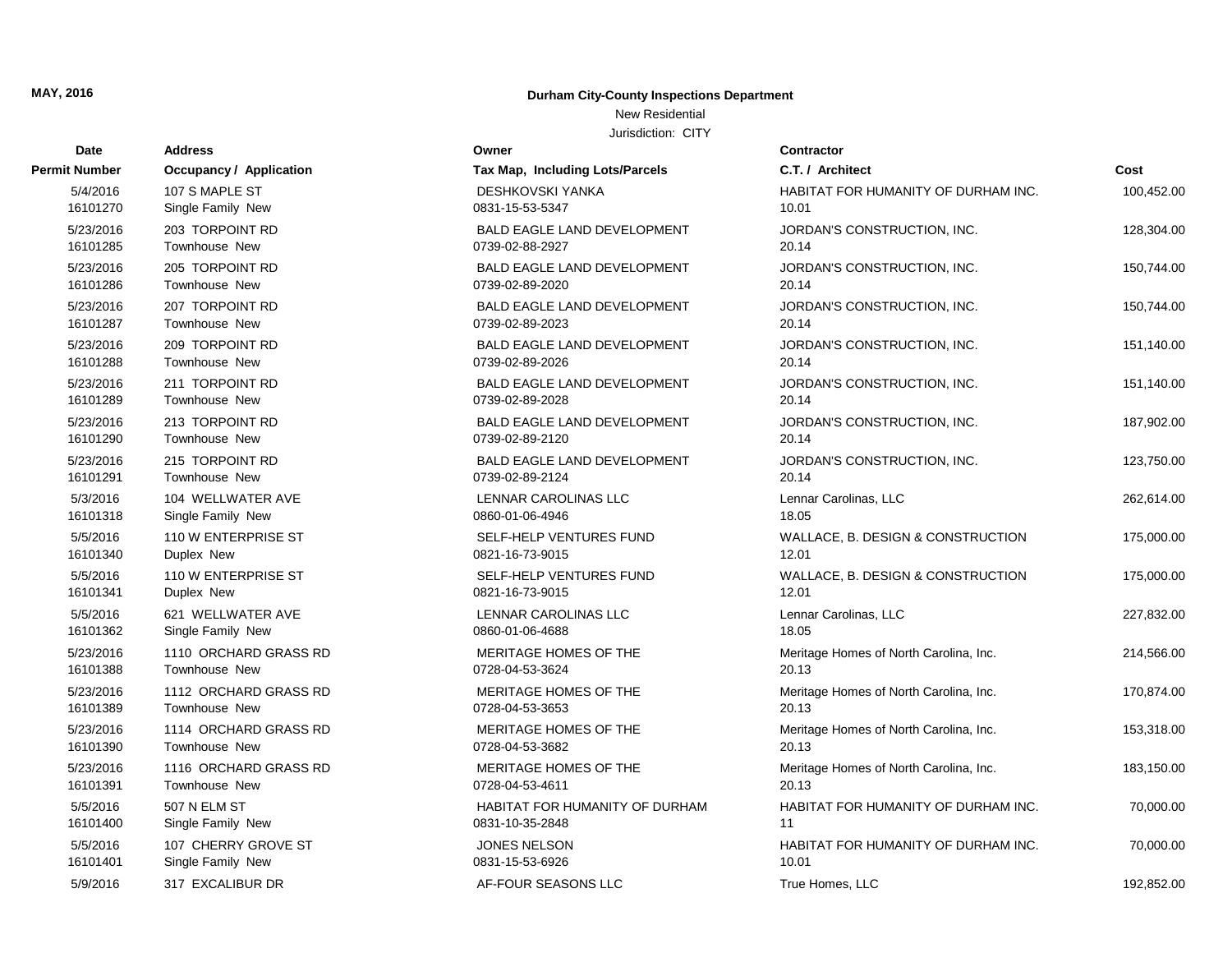### New Residential

| <b>Date</b>          | <b>Address</b>                          | Owner                                           | <b>Contractor</b>                      |            |
|----------------------|-----------------------------------------|-------------------------------------------------|----------------------------------------|------------|
| Permit Number        | <b>Occupancy / Application</b>          | Tax Map, Including Lots/Parcels                 | C.T. / Architect                       | Cost       |
| 16101409             | Single Family New                       | 0757-01-09-3519                                 | 20.14                                  |            |
| 5/10/2016            | 1107 WILLOWCREST RD                     | <b>LENNAR CAROLINAS LLC</b>                     | Lennar Carolinas, LLC                  | 163,878.00 |
| 16101428             | Single Family New                       | 0850-01-15-1671                                 | 18.05                                  |            |
| 5/23/2016            | 211 PENINSULA CT                        | <b>LENNAR CAROLINAS LLC</b>                     | Lennar Carolinas, LLC                  | 201,046.00 |
| 16101431             | Single Family New                       | 0850-01-05-5637                                 | 18.05                                  |            |
| 5/10/2016            | 219 PENINSULA CT                        | <b>LENNAR CAROLINAS LLC</b>                     | Lennar Carolinas, LLC                  | 207,966.00 |
| 16101432             | Single Family New                       | 0850-01-05-3761                                 | 18.05                                  |            |
| 5/2/2016             | 5 HORTON GROVE CT                       | <b>MREC BRIGHTLEAF LLC</b>                      | CALATLANTIC GROUP, INC.                | 313,236.00 |
| 16101477             | Single Family New                       | 0850-03-00-4715                                 | 18.05                                  |            |
| 5/9/2016             | 2 SINCLAIR CIR                          | <b>MCKINNEY KIMBERLY ERIN</b>                   | <b>CARDINAL BUILDINGS</b>              | 6,837.00   |
| 16101482             | Single Family New                       | 0801-04-54-4575                                 | 20.17                                  |            |
| 5/23/2016            | 1333 PULITZER LN                        | AVH BETHPAGE LLC                                | AVH CAROLINAS, LLC.                    | 195,360.00 |
| 16101508             | Single Family New                       | 157683-PP1677                                   | 20.14                                  |            |
| 5/5/2016             | 1105 CADENCE LN                         | AVH BETHPAGE LLC                                | AVH CAROLINAS, LLC.                    | 173,712.00 |
| 16101509             | Single Family New                       | 0758-03-22-0724                                 | 20.14                                  |            |
| 5/5/2016             | 1009 CADENCE LN                         | AVH BETHPAGE LLC                                | AVH CAROLINAS, LLC.                    | 202,290.00 |
| 16101510             | Single Family New                       | 0758-03-22-2792                                 | 20.14                                  |            |
| 5/5/2016             | 119 BURLINGTON MILL CT                  | PULTE HOME CORPORATION                          | PULTE HOME CORPORATION                 | 150,000.00 |
| 16101514             | Single Family New                       | 0769-03-34-3759                                 | 19                                     |            |
| 5/2/2016             | 104 CANOE BROOK CT                      | MERITAGE HOMES OF THE                           | Meritage Homes of North Carolina, Inc. | 171,600.00 |
| 16101515             | Single Family New                       | 0717-04-61-7679                                 | 20.12                                  |            |
| 5/6/2016             | 1609 W CORNWALLIS RD                    | <b>SUD HOLDINGS LLC</b>                         | Fuller Land & Development, LLC         | 257,862.00 |
| 16101521             | Single Family New                       | 0811-19-51-3263                                 | 20.17                                  |            |
| 5/9/2016<br>16101526 | 3436 FLAT RIVER DR<br>Single Family New | MREC LEVEL BRIGHTLEAF SPRING<br>0850-04-71-3863 | Level Carolina Homes, LLC              | 212,586.00 |
| 5/18/2016            | 1807 CAPSTONE DR                        | COMMUNITY DEVELOPMENT CAPITAL                   | Meritage Homes of North Carolina, Inc. | 190,014.00 |
| 16101531             | Single Family New                       | 0717-04-71-8553                                 | 20.12                                  |            |
| 5/18/2016            | 1207 CAPSTONE DR                        | COMMUNITY DEVELOPMENT CAPITAL                   | Meritage Homes of North Carolina, Inc. | 194,700.00 |
| 16101533             | Single Family New                       | 0717-04-82-6199                                 | 20.12                                  |            |
| 5/18/2016            | 1245 CAPSTONE DR                        | MERITAGE HOMES OF THE                           | Meritage Homes of North Carolina, Inc. | 188,826.00 |
| 16101534             | Single Family New                       | 0717-04-81-0926                                 | 20.12                                  |            |
| 5/4/2016             | 112 FOX RUN CT                          | STEWART RANDALL H                               | <b>RANDALL STEWART</b>                 | 177,500.00 |
| 16101535             | Single Family New                       | 0813-03-31-2800                                 | 17.07                                  |            |
| 5/18/2016            | 1251 CAPSTONE DR                        | MERITAGE HOMES OF THE                           | Meritage Homes of North Carolina, Inc. | 248,160.00 |
| 16101536             | Single Family New                       | 0717-04-71-8935                                 | 20.12                                  |            |
| 5/16/2016            | 219 TORPOINT RD                         | <b>BALD EAGLE LAND DEVELOPMENT</b>              | JORDAN'S CONSTRUCTION, INC.            | 123,750.00 |
| 16101540             | <b>Townhouse New</b>                    | 0739-02-89-2137                                 | 20.14                                  |            |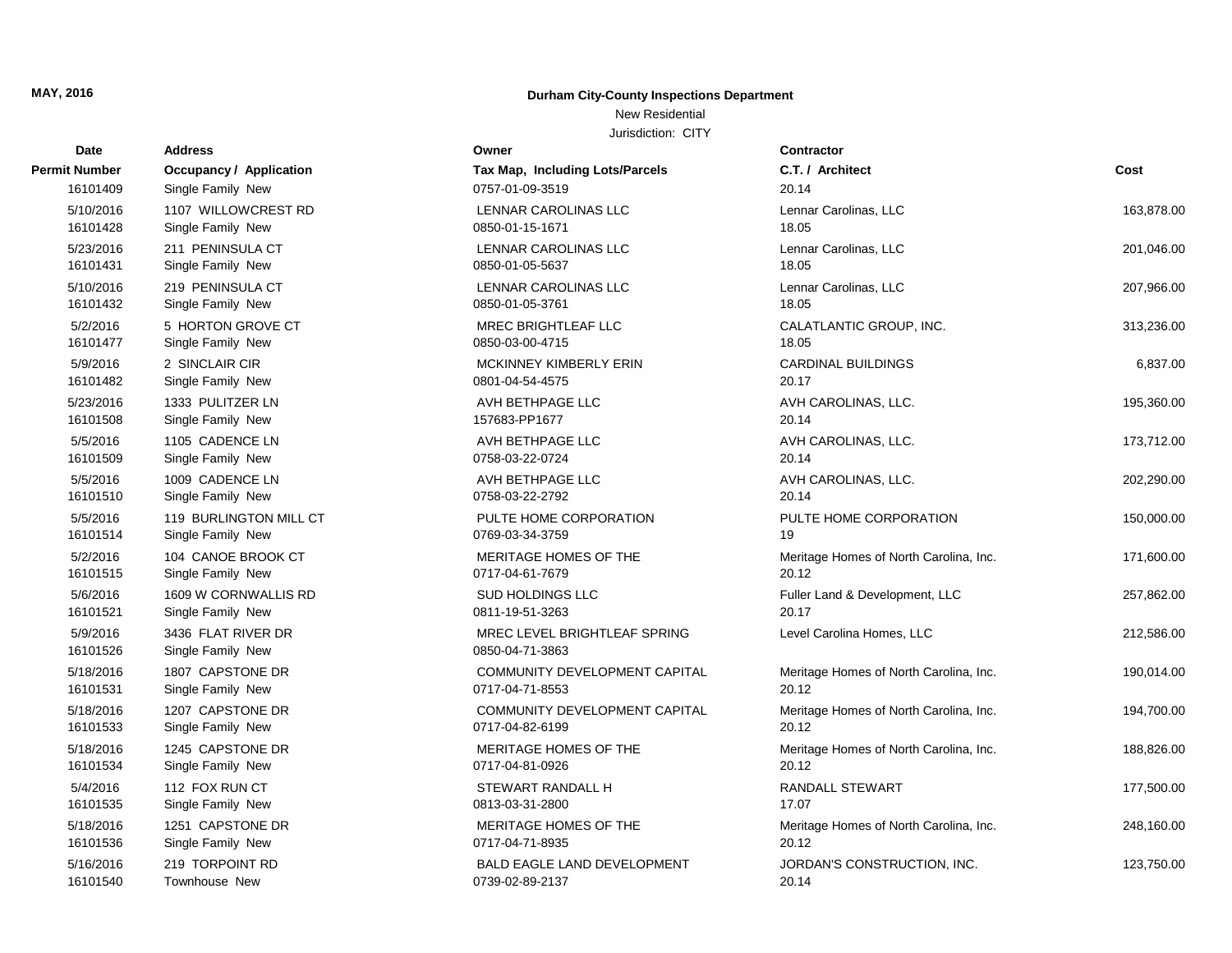### New Residential

| Date                 | <b>Address</b>                 | Owner                              | Contractor          |
|----------------------|--------------------------------|------------------------------------|---------------------|
| <b>Permit Number</b> | <b>Occupancy / Application</b> | Tax Map, Including Lots/Parcels    | C.T. / Architect    |
| 5/16/2016            | 221 TORPOINT RD                | <b>BALD EAGLE LAND DEVELOPMENT</b> | <b>JORDAN'S CON</b> |
| 16101541             | Townhouse New                  | 0739-02-89-2231                    | 20.14               |
| 5/16/2016            | 223 TORPOINT RD                | <b>BALD EAGLE LAND DEVELOPMENT</b> | <b>JORDAN'S CON</b> |
| 16101542             | Townhouse New                  | 0739-02-89-2233                    | 20.14               |
| 5/16/2016            | 225 TORPOINT RD                | <b>BALD EAGLE LAND DEVELOPMENT</b> | <b>JORDAN'S CON</b> |
| 16101543             | Townhouse New                  | 0739-02-89-2236                    | 20.14               |
| 5/16/2016            | 227 TORPOINT RD                | <b>BALD EAGLE LAND DEVELOPMENT</b> | <b>JORDAN'S CON</b> |
| 16101544             | Townhouse New                  | 0739-02-89-2239                    | 20.14               |
| 5/4/2016             | 1039 LAREDO LN                 | MREC LEVEL BRIGHTLEAF SPRING       | Level Carolina H    |
| 16101547             | Single Family New              | 0850-04-72-3227                    | 18.05               |
| 5/9/2016             | 104 W ENTERPRISE ST            | <b>SOLES RICHARD L</b>             | <b>PATTERSON C</b>  |
| 16101552             | Single Family New              | 0821-16-83-0005                    | 12.01               |
| 5/10/2016            | 112 PINOT CT                   | <b>EPCON FARRINGTON LLC</b>        | <b>EPCON COMMI</b>  |
| 16101560             | Single Family New              | 0709-03-22-8023                    | 20.18               |
| 5/24/2016            | 108 WELLWATER AVE              | LENNAR CAROLINAS LLC               | Lennar Carolinas    |
| 16101564             | Single Family New              | 0860-01-06-5999                    | 18.05               |
| 5/10/2016            | 1921 BUFFALO WAY               | <b>EAST GEER VENTURES LLC</b>      | <b>WADE JURNEY</b>  |
| 16101567             | Single Family New              | 0842-01-36-3403                    | 18.01               |
| 5/23/2016            | 204 EDWARD ST                  | DOCHER HELEN Q                     | Qubic, LLC          |
| 16101580             | Single Family New              | 0832-17-10-8464                    | $\overline{2}$      |
| 5/23/2016            | 113 PINOT CT                   | <b>EPCON FARRINGTON LLC</b>        | <b>EPCON COMMI</b>  |
| 16101590             | Single Family New              | 0709-03-32-0006                    | 20.18               |
| 5/10/2016            | 320 KINNEY GLENN CT            | STANDARD PACIFIC OF THE            | <b>STANDARD PA</b>  |
| 16101591             | Single Family New              | 0719-04-94-8662                    | 20.11               |
| 5/23/2016            | 1335 PULITZER LN               | AVH BETHPAGE LLC                   | <b>AVH CAROLINA</b> |
| 16101604             | Single Family New              | 157683-PP1678                      | 20.14               |
| 5/16/2016            | 1109 CADENCE LN                | AVH BETHPAGE LLC                   | <b>AVH CAROLINA</b> |
| 16101605             | Single Family New              | 0758-03-12-9724                    | 20.14               |
| 5/16/2016            | 1307 HILL ST                   | <b>PARKER VINCE L</b>              | Durham Building     |
| 16101636             | Single Family New              | 0821-15-63-4983                    | $\overline{7}$      |
| 5/16/2016            | 1210 EXCHANGE PL               | HHHUNT MERIDIAN DURHAM LLC         | <b>HHHunt Homes</b> |
| 16101637             | Townhouse New                  | 0728-02-76-5202                    | 20.14               |
| 5/16/2016            | 1212 EXCHANGE PL               | HHHUNT MERIDIAN DURHAM LLC         | <b>HHHunt Homes</b> |
| 16101638             | Townhouse New                  | 0728-02-76-5232                    | 20.14               |
| 5/16/2016            | 1214 EXCHANGE PL               | HHHUNT MERIDIAN DURHAM LLC         | <b>HHHunt Homes</b> |
| 16101639             | Townhouse New                  | 0728-02-76-5252                    | 20.14               |
| 5/16/2016            | 1216 EXCHANGE PL               | HHHUNT MERIDIAN DURHAM LLC         | <b>HHHunt Homes</b> |

| Date            | <b>Address</b>          | Owner                              | Contractor         |
|-----------------|-------------------------|------------------------------------|--------------------|
| Number          | Occupancy / Application | Tax Map, Including Lots/Parcels    | C.T. / Arch        |
| /16/2016        | 221 TORPOINT RD         | <b>BALD EAGLE LAND DEVELOPMENT</b> | <b>JORDAN'S</b>    |
| 6101541         | <b>Townhouse New</b>    | 0739-02-89-2231                    | 20.14              |
| /16/2016        | 223 TORPOINT RD         | <b>BALD EAGLE LAND DEVELOPMENT</b> | <b>JORDAN'S</b>    |
| 6101542         | <b>Townhouse New</b>    | 0739-02-89-2233                    | 20.14              |
| /16/2016        | 225 TORPOINT RD         | <b>BALD EAGLE LAND DEVELOPMENT</b> | <b>JORDAN'S</b>    |
| 6101543         | <b>Townhouse New</b>    | 0739-02-89-2236                    | 20.14              |
| 16/2016         | 227 TORPOINT RD         | BALD EAGLE LAND DEVELOPMENT        | <b>JORDAN'S</b>    |
| 6101544         | Townhouse New           | 0739-02-89-2239                    | 20.14              |
| <i>4/2</i> 016\ | 1039 LAREDO LN          | MREC LEVEL BRIGHTLEAF SPRING       | <b>Level Carol</b> |
| 6101547         | Single Family New       | 0850-04-72-3227                    | 18.05              |
| /9/2016         | 104 W ENTERPRISE ST     | <b>SOLES RICHARD L</b>             | <b>PATTERSO</b>    |
| 6101552         | Single Family New       | 0821-16-83-0005                    | 12.01              |
| /10/2016        | 112 PINOT CT            | <b>EPCON FARRINGTON LLC</b>        | <b>EPCON CO</b>    |
| 6101560         | Single Family New       | 0709-03-22-8023                    | 20.18              |
| 24/2016         | 108 WELLWATER AVE       | <b>LENNAR CAROLINAS LLC</b>        | Lennar Car         |
| 6101564         | Single Family New       | 0860-01-06-5999                    | 18.05              |
| /10/2016        | 1921 BUFFALO WAY        | <b>EAST GEER VENTURES LLC</b>      | <b>WADE JUF</b>    |
| 6101567         | Single Family New       | 0842-01-36-3403                    | 18.01              |
| /23/2016        | 204 EDWARD ST           | DOCHER HELEN Q                     | Qubic, LLC         |
| 6101580         | Single Family New       | 0832-17-10-8464                    | $\overline{2}$     |
| /23/2016        | 113 PINOT CT            | <b>EPCON FARRINGTON LLC</b>        | <b>EPCON CO</b>    |
| 6101590         | Single Family New       | 0709-03-32-0006                    | 20.18              |
| /10/2016        | 320 KINNEY GLENN CT     | STANDARD PACIFIC OF THE            | <b>STANDARI</b>    |
| 6101591         | Single Family New       | 0719-04-94-8662                    | 20.11              |
| /23/2016        | 1335 PULITZER LN        | AVH BETHPAGE LLC                   | <b>AVH CARC</b>    |
| 6101604         | Single Family New       | 157683-PP1678                      | 20.14              |
| /16/2016        | 1109 CADENCE LN         | AVH BETHPAGE LLC                   | <b>AVH CARC</b>    |
| 6101605         | Single Family New       | 0758-03-12-9724                    | 20.14              |
| /16/2016        | 1307 HILL ST            | PARKER VINCE L                     | Durham Bu          |
| 6101636         | Single Family New       | 0821-15-63-4983                    | 7                  |
| /16/2016        | 1210 EXCHANGE PL        | HHHUNT MERIDIAN DURHAM LLC         | <b>HHHunt Ho</b>   |
| 6101637         | Townhouse New           | 0728-02-76-5202                    | 20.14              |
| /16/2016        | 1212 EXCHANGE PL        | HHHUNT MERIDIAN DURHAM LLC         | <b>HHHunt Ho</b>   |
| 6101638         | Townhouse New           | 0728-02-76-5232                    | 20.14              |
| /16/2016        | 1214 EXCHANGE PL        | HHHUNT MERIDIAN DURHAM LLC         | <b>HHHunt Ho</b>   |
| 6101639         | Townhouse New           | 0728-02-76-5252                    | 20.14              |
| 16/2016         | 1216 EXCHANGE PL        | HHHUNT MERIDIAN DURHAM LLC         | <b>HHHunt Ho</b>   |

| t Number  | Occupancy / Application | Tax Map, Including Lots/Parcels    | C.T. / Architect                       | Cost       |
|-----------|-------------------------|------------------------------------|----------------------------------------|------------|
| 5/16/2016 | 221 TORPOINT RD         | <b>BALD EAGLE LAND DEVELOPMENT</b> | JORDAN'S CONSTRUCTION, INC.            | 150,744.00 |
| 16101541  | Townhouse New           | 0739-02-89-2231                    | 20.14                                  |            |
| 5/16/2016 | 223 TORPOINT RD         | <b>BALD EAGLE LAND DEVELOPMENT</b> | JORDAN'S CONSTRUCTION, INC.            | 150,744.00 |
| 16101542  | Townhouse New           | 0739-02-89-2233                    | 20.14                                  |            |
| 5/16/2016 | 225 TORPOINT RD         | <b>BALD EAGLE LAND DEVELOPMENT</b> | JORDAN'S CONSTRUCTION, INC.            | 150,744.00 |
| 16101543  | Townhouse New           | 0739-02-89-2236                    | 20.14                                  |            |
| 5/16/2016 | 227 TORPOINT RD         | <b>BALD EAGLE LAND DEVELOPMENT</b> | JORDAN'S CONSTRUCTION, INC.            | 151,140.00 |
| 16101544  | Townhouse New           | 0739-02-89-2239                    | 20.14                                  |            |
| 5/4/2016  | 1039 LAREDO LN          | MREC LEVEL BRIGHTLEAF SPRING       | Level Carolina Homes, LLC              | 235,026.00 |
| 16101547  | Single Family New       | 0850-04-72-3227                    | 18.05                                  |            |
| 5/9/2016  | 104 W ENTERPRISE ST     | SOLES RICHARD L                    | PATTERSON CUSTOM BUILDERS LLC          | 134,400.00 |
| 16101552  | Single Family New       | 0821-16-83-0005                    | 12.01                                  |            |
| 5/10/2016 | 112 PINOT CT            | <b>EPCON FARRINGTON LLC</b>        | EPCON COMMUNITIES CAROLINAS LLC        | 219,582.00 |
| 16101560  | Single Family New       | 0709-03-22-8023                    | 20.18                                  |            |
| 5/24/2016 | 108 WELLWATER AVE       | LENNAR CAROLINAS LLC               | Lennar Carolinas, LLC                  | 257,796.00 |
| 16101564  | Single Family New       | 0860-01-06-5999                    | 18.05                                  |            |
| 5/10/2016 | 1921 BUFFALO WAY        | EAST GEER VENTURES LLC             | <b>WADE JURNEY HOMES</b>               | 98,076.00  |
| 16101567  | Single Family New       | 0842-01-36-3403                    | 18.01                                  |            |
| 5/23/2016 | 204 EDWARD ST           | DOCHER HELEN Q                     | Qubic, LLC                             | 149,952.00 |
| 16101580  | Single Family New       | 0832-17-10-8464                    | 2                                      |            |
| 5/23/2016 | 113 PINOT CT            | <b>EPCON FARRINGTON LLC</b>        | EPCON COMMUNITIES CAROLINAS LLC        | 198,200.00 |
| 16101590  | Single Family New       | 0709-03-32-0006                    | 20.18                                  |            |
| 5/10/2016 | 320 KINNEY GLENN CT     | STANDARD PACIFIC OF THE            | STANDARD PACIFIC OF THE CAROLINAS, LLC | 411,890.00 |
| 16101591  | Single Family New       | 0719-04-94-8662                    | 20.11                                  |            |
| 5/23/2016 | 1335 PULITZER LN        | AVH BETHPAGE LLC                   | AVH CAROLINAS, LLC.                    | 248,556.00 |
| 16101604  | Single Family New       | 157683-PP1678                      | 20.14                                  |            |
| 5/16/2016 | 1109 CADENCE LN         | AVH BETHPAGE LLC                   | AVH CAROLINAS, LLC.                    | 173,712.00 |
| 16101605  | Single Family New       | 0758-03-12-9724                    | 20.14                                  |            |
| 5/16/2016 | 1307 HILL ST            | PARKER VINCE L                     | Durham Building Company, LLC           | 120,912.00 |
| 16101636  | Single Family New       | 0821-15-63-4983                    | $\overline{7}$                         |            |
| 5/16/2016 | 1210 EXCHANGE PL        | HHHUNT MERIDIAN DURHAM LLC         | HHHunt Homes Raleigh-Durham, LLC       | 172,788.00 |
| 16101637  | Townhouse New           | 0728-02-76-5202                    | 20.14                                  |            |
| 5/16/2016 | 1212 EXCHANGE PL        | HHHUNT MERIDIAN DURHAM LLC         | HHHunt Homes Raleigh-Durham, LLC       | 148,896.00 |
| 16101638  | Townhouse New           | 0728-02-76-5232                    | 20.14                                  |            |
| 5/16/2016 | 1214 EXCHANGE PL        | HHHUNT MERIDIAN DURHAM LLC         | HHHunt Homes Raleigh-Durham, LLC       | 180,642.00 |
| 16101639  | Townhouse New           | 0728-02-76-5252                    | 20.14                                  |            |
| 5/16/2016 | 1216 EXCHANGE PL        | HHHUNT MERIDIAN DURHAM LLC         | HHHunt Homes Raleigh-Durham, LLC       | 148,896.00 |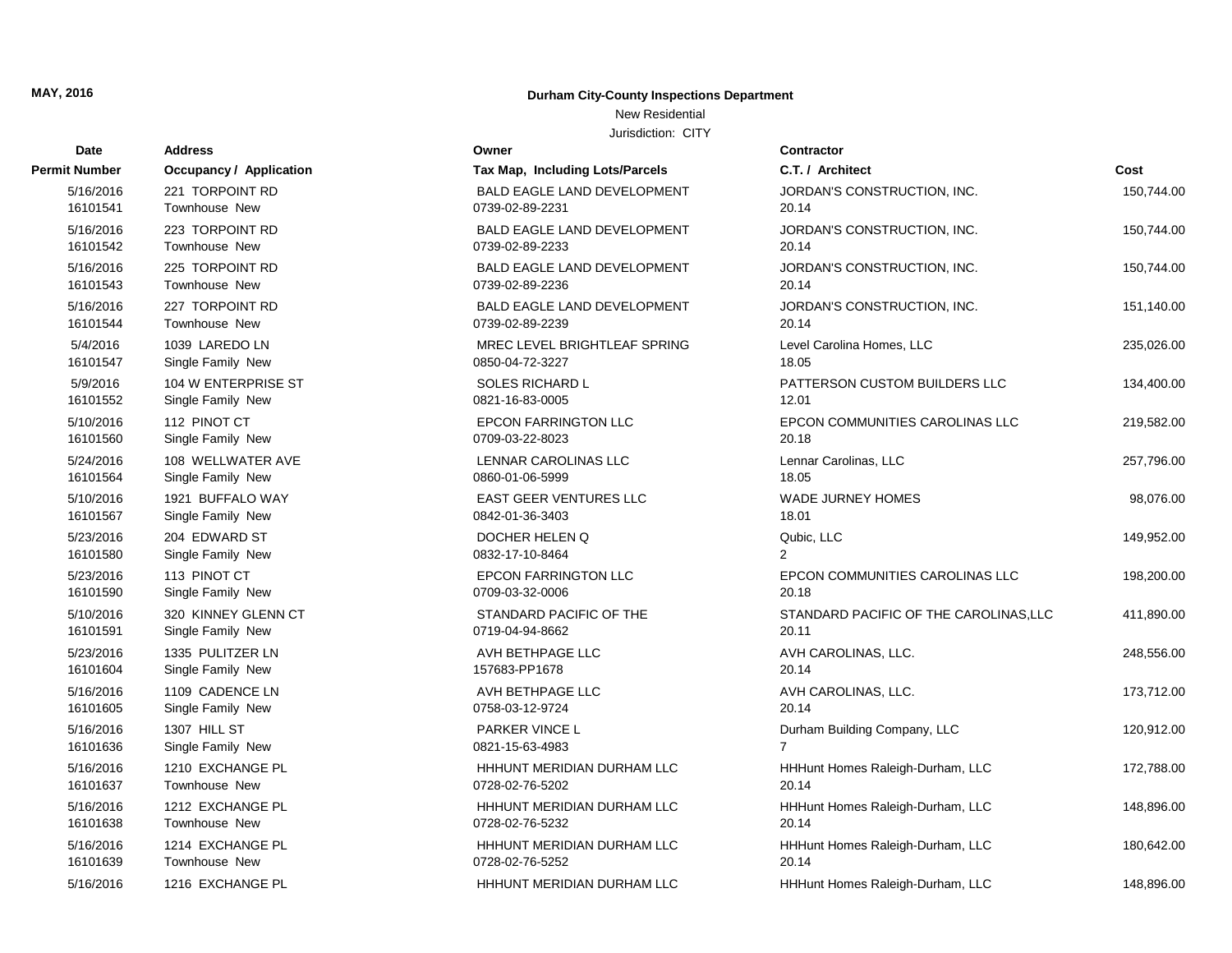### New Residential

| Date                  | <b>Address</b>                         | Owner                                            | <b>Contractor</b>                      |            |
|-----------------------|----------------------------------------|--------------------------------------------------|----------------------------------------|------------|
| Permit Number         | <b>Occupancy / Application</b>         | Tax Map, Including Lots/Parcels                  | C.T. / Architect                       | Cost       |
| 16101640              | Townhouse New                          | 0728-02-76-5282                                  | 20.14                                  |            |
| 5/16/2016             | 1218 EXCHANGE PL                       | HHHUNT MERIDIAN DURHAM LLC                       | HHHunt Homes Raleigh-Durham, LLC       | 172,788.00 |
| 16101641              | Townhouse New                          | 0728-02-76-6212                                  | 20.14                                  |            |
| 5/13/2016             | 1302 CAPSTONE DR                       | MERITAGE HOMES OF THE                            | Meritage Homes of North Carolina, Inc. | 399,366.00 |
| 16101660              | Single Family New                      | 0717-04-72-7101                                  | 20.12                                  |            |
| 5/16/2016             | 116 FOXBOROUGH LN                      | <b>GK BRIGHTWOOD LLLP</b>                        | CALATLANTIC GROUP, INC.                | 171,366.00 |
| 16101663              | Single Family New                      | 0850-04-74-5719                                  | 18.05                                  |            |
| 5/13/2016             | 105 EL PASO AVE                        | DREES COMPANY THE                                | THE DREES HOMES COMPANY                | 277,464.00 |
| 16101666              | Single Family New                      | 0850-03-23-9021                                  | 18.05                                  |            |
| 5/16/2016             | 102 TURNSTONE DR                       | PULTE HOME CORPORATION                           | PULTE HOME CORPORATION                 | 272,976.00 |
| 16101672              | Single Family New                      | 0769-01-16-0079                                  | 19                                     |            |
| 5/16/2016             | 3205 PROSPECT PKWY                     | MREC LEVEL BRIGHTLEAF SPRING                     | Level Carolina Homes, LLC              | 225,192.00 |
| 16101673              | Single Family New                      | 0850-04-62-5425                                  | 18.05                                  |            |
| 5/23/2016             | 1331 PULITZER LN                       | AVH BETHPAGE LLC                                 | AVH CAROLINAS, LLC.                    | 198,330.00 |
| 16101694              | Single Family New                      | 157683-PP1676                                    | 20.14                                  |            |
| 5/24/2016             | 101 MANNING WAY                        | PULTE HOME CORPORATION                           | PULTE HOME CORPORATION                 | 286,836.00 |
| 16101703              | Single Family New                      | 0769-03-42-1785                                  | 19                                     |            |
| 5/24/2016             | 111 MANNING WAY                        | PULTE HOME CORPORATION                           | PULTE HOME CORPORATION                 | 240,966.00 |
| 16101704              | Single Family New                      | 0769-03-42-0857                                  | 19                                     |            |
| 5/16/2016             | 210 BROOK CHASE LN                     | SIEGEL RICHARD                                   | <b>DSM Builders Inc</b>                | 224,994.00 |
| 16101714              | Single Family New                      | 0813-03-21-8795                                  | 17.07                                  |            |
| 5/23/2016<br>16101741 | 1317 PULITZER LN<br>Single Family New  | AVH BETHPAGE LLC<br>157683-PP1670                | AVH CAROLINAS, LLC.                    | 143,730.00 |
| 5/16/2016             | 100 MANNING WAY                        | PULTE HOME CORPORATION                           | PULTE HOME CORPORATION                 | 195,360.00 |
| 16101742              | Single Family New                      | 0769-03-42-3815                                  | 19                                     |            |
| 5/23/2016             | 1306 BLOOMSBURY MANOR DR               | PULTE HOME CORPORATION                           | PULTE HOME CORPORATION                 | 214,302.00 |
| 16101743              | Single Family New                      | 0769-01-35-7411                                  | 19                                     |            |
| 5/23/2016             | 1918 BUFFALO WAY                       | EAST GEER VENTURES LLC                           | WADE JURNEY HOMES                      | 106,920.00 |
| 16101745              | Single Family New                      | 0842-01-36-2536                                  | 18.01                                  |            |
| 5/23/2016             | 4 TOCUVAN PL                           | BERINI CONST CO INC JOE F                        | BERINI, JOE F., CONST. CO.             | 207,240.00 |
| 16101750              | Single Family New                      | 0803-02-65-9542                                  | 17.07                                  |            |
| 5/23/2016<br>16101753 | 304 MAPLE WALK ST<br>Single Family New | MUNGO HOMES OF NORTH CAROLINA<br>0739-02-69-7627 | Mungo Homes of North Carolina, Inc.    | 174,372.00 |
| 5/23/2016             | 1327 PULITZER LN                       | AVH BETHPAGE LLC                                 | AVH CAROLINAS, LLC.                    | 209,484.00 |
| 16101775              | Single Family New                      | 157683-PP1675                                    | 20.14                                  |            |
| 5/26/2016             | 108 BUSHWOOD CT                        | <b>JLA2 LLC</b>                                  | JOSEPH K. STEWART                      | 223,938.00 |
| 16101776              | Single Family New                      | 0729-01-28-3646                                  | 20.11                                  |            |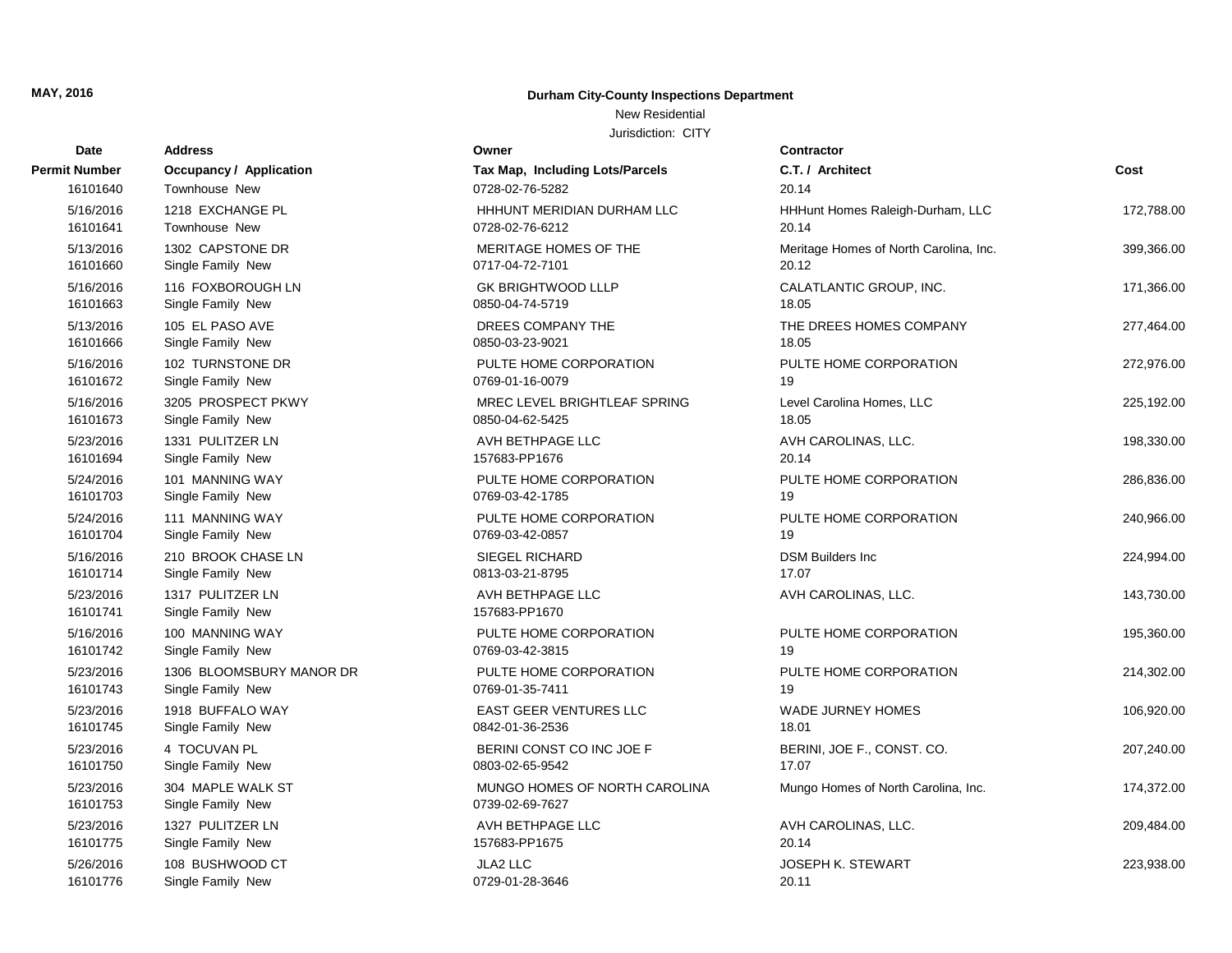#### New Residential

| Date                  | <b>Address</b>                          | Owner                                           | <b>Contractor</b>                   |            |
|-----------------------|-----------------------------------------|-------------------------------------------------|-------------------------------------|------------|
| Permit Number         | <b>Occupancy / Application</b>          | Tax Map, Including Lots/Parcels                 | C.T. / Architect                    | Cost       |
| 5/31/2016             | 103 BURLINGTON MILL CT                  | PULTE HOME CORPORATION                          | PULTE HOME CORPORATION              | 162,492.00 |
| 16101777              | Single Family New                       | 0769-01-35-1017                                 | 19                                  |            |
| 5/23/2016             | 311 CURRITUCK LN                        | PULTE HOME CORPORATION                          | PULTE HOME CORPORATION              | 141,240.00 |
| 16101778              | Single Family New                       | 0769-01-26-6738                                 | 19                                  |            |
| 5/23/2016<br>16101787 | 3431 FLAT RIVER DR<br>Single Family New | MREC LEVEL BRIGHTLEAF SPRING<br>0850-04-72-2080 | Level Carolina Homes, LLC           | 227,238.00 |
| 5/23/2016             | 3323 PROSPECT PKWY                      | MREC LEVEL BRIGHTLEAF SPRING                    | Level Carolina Homes, LLC           | 349,782.00 |
| 16101789              | Single Family New                       | 0850-04-72-0752                                 | 18.5                                |            |
| 5/23/2016             | 3204 PROSPECT PKWY                      | MREC LEVEL BRIGHTLEAF SPRING                    | Level Carolina Homes, LLC           | 240,042.00 |
| 16101819              | Single Family New                       | 0850-04-62-5209                                 | 18.05                               |            |
| 5/31/2016             | 603 SWIFT CREEK XING                    | TOLL NC LP                                      | TOLL BROTHERS OF NC II, INC.        | 222,766.00 |
| 16101824              | Single Family New                       | 0717-02-85-0751                                 | 20.12                               |            |
| 5/23/2016             | 1931 PATTERSONS MILL RD                 | <b>MREC BRIGHTLEAF LLC</b>                      | CALATLANTIC GROUP, INC.             | 196,548.00 |
| 16101825              | Single Family New                       | 0850-03-00-5406                                 | 18.05                               |            |
| 5/23/2016             | 118 FOXBOROUGH LN                       | <b>GK BRIGHTWOOD LLLP</b>                       | CALATLANTIC GROUP, INC.             | 216,216.00 |
| 16101834              | Single Family New                       | 0850-04-74-4874                                 | 18.05                               |            |
| 5/23/2016             | 1804 CREIGHTON HALL WAY                 | <b>MREC BRIGHTLEAF LLC</b>                      | CALATLANTIC GROUP, INC.             | 285,846.00 |
| 16101835              | Single Family New                       | 0850-03-00-6529                                 | 18.05                               |            |
| 5/31/2016             | 637 SWIFT CREEK XING                    | TOLL NC LP                                      | TOLL BROTHERS OF NC II, INC.        | 213,312.00 |
| 16101838              | Single Family New                       | 0717-02-75-9670                                 | 20.12                               |            |
| 5/31/2016             | 108 WHITE BURLEY CT                     | MUNGO HOMES OF NORTH CAROLINA                   | Mungo Homes of North Carolina, Inc. | 107,949.00 |
| 16101857              | Single Family New                       | 0739-02-69-8916                                 | 20.14                               |            |
| 5/23/2016             | 1324 PULITZER LN                        | AVH BETHPAGE LLC                                | AVH CAROLINAS, LLC.                 | 223,146.00 |
| 16101869              | Single Family New                       | 0758-03-22-0587                                 | 20.14                               |            |
| 5/23/2016             | 1311 PULITZER LN                        | AVH BETHPAGE LLC                                | AVH CAROLINAS, LLC.                 | 172,458.00 |
| 16101870              | Single Family New                       | 157683-PP1668                                   | 20.14                               |            |
| 5/23/2016             | 1015 CADENCE LN                         | AVH BETHPAGE LLC                                | AVH CAROLINAS, LLC.                 | 122,628.00 |
| 16101872              | Single Family New                       | 0758-03-22-1774                                 | 20.14                               |            |
| 5/23/2016             | 303 CURRITUCK LN                        | PULTE HOME CORPORATION                          | PULTE HOME CORPORATION              | 148,566.00 |
| 16101874              | Single Family New                       | 0769-01-26-7622                                 | 19                                  |            |
| 5/25/2016             | 317 CURRITUCK LN                        | PULTE HOME CORPORATION                          | PULTE HOME CORPORATION              | 132,990.00 |
| 16101875              | Single Family New                       | 0769-01-26-5896                                 | 19                                  |            |
| 5/25/2016             | 310 CURRITUCK LN                        | PULTE HOME CORPORATION                          | PULTE HOME CORPORATION              | 185,196.00 |
| 16101876              | Single Family New                       | 0769-01-26-8804                                 | 19                                  |            |
| 5/25/2016             | 301 DANIELS POST CT                     | PULTE HOME CORPORATION                          | PULTE HOME CORPORATION              | 269,808.00 |
| 16101878              | Single Family New                       | 0769-03-23-5538                                 | 19                                  |            |
| 5/25/2016             | 321 CURRITUCK LN                        | PULTE HOME CORPORATION                          | PULTE HOME CORPORATION              | 134,772.00 |